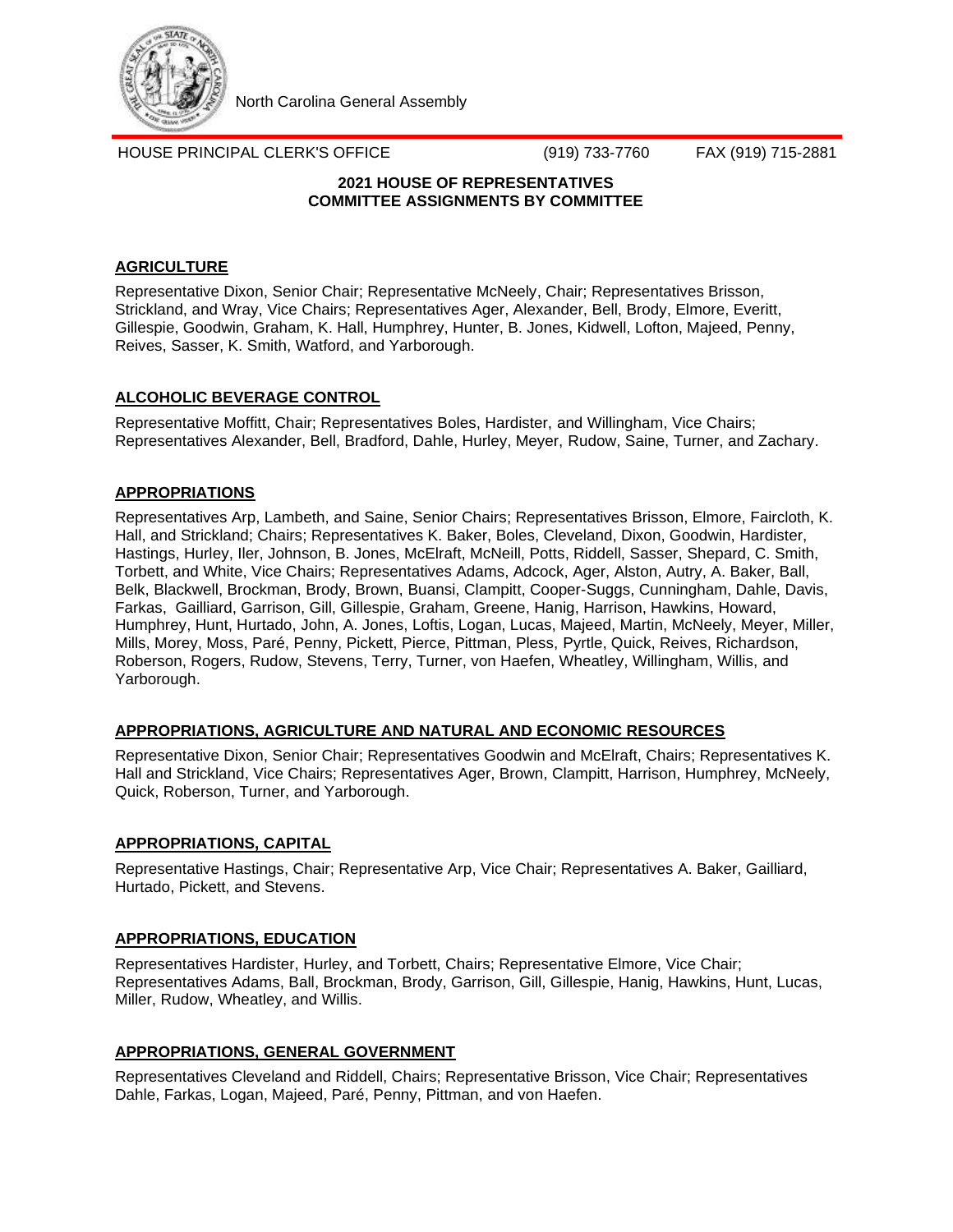# **APPROPRIATIONS, HEALTH AND HUMAN SERVICES**

Representatives K. Baker, Potts, Sasser and White, Chairs; Representative Lambeth, Vice Chair; Representatives Adcock, Alston, Blackwell, Buansi, Cooper-Suggs, Cunningham, Mills, Pless, and Terry.

### **APPROPRIATIONS, INFORMATION TECHNOLOGY**

Representative Johnson, Chair; Representative K. Hall, Vice Chair; Representatives Autry, B. Jones, Meyer, and Saine.

### **APPROPRIATIONS, JUSTICE AND PUBLIC SAFETY**

Representative Boles, Senior Chair; Representatives McNeill and C. Smith, Chairs; Representatives Faircloth, and Rogers, Vice Chairs; Representatives Davis, Graham, Greene, John, A. Jones, Morey, Pierce, Pyrtle, Reives, and Richardson.

### **APPROPRIATIONS, TRANSPORTATION**

Representative B. Jones, Senior Chair; Representatives Iler and Shepard, Chairs; Representatives Belk, Loftis, Martin, Moss, and Willingham.

### **BANKING**

Representative Kidwell, Chair; Representatives Carney and Howard, Vice Chairs; Representatives Bradford, Butler, Everitt, Majeed, Szoka, and Zenger.

### **COMMERCE**

Representative Sauls, Chair; Representatives Johnson, Pierce, and Tyson, Vice Chairs; Representatives Adams, Adcock, Autry, Bradford, Butler, Clemmons, Cunningham, Everitt, Farkas, Garrison, K. Hall, Howard, Iler, Kidwell, Lofton, Moffitt, Moss, Saine, Shepard, Strickland, Terry, and Winslow.

### **EDUCATION - COMMUNITY COLLEGES**

Representative Hurley, Chair; Representatives Brody, Hunt, and Sauls, Vice Chairs; Representatives Adams, Blackwell, Clemmons, Elmore, Farkas, Gailliard, Hanig, Pittman, R. Smith, Turner, Tyson, and Zachary.

### **EDUCATION - K-12**

Representatives Blackwell and Torbett, Chairs; Representatives Brockman, Wheatley, and Willis, Vice Chairs; Representatives Ball, Bradford, Clemmons, Elmore, Gailliard, Gill, Graham, Hunt, Iler, Johnson, Lambeth, Lucas, McNeely, Meyer, Miller, Potts, Riddell, Shepard, K. Smith, Strickland, and White.

### **EDUCATION - UNIVERSITIES**

Representative Hardister, Chair; Representatives Hastings, Pickett, and Terry, Vice Chairs; Representatives Alexander, K. Baker, Buansi, Carney, Clampitt, Davis, Harris, Howard, Lambeth, Martin, Mills, Morey, K. Smith, Wheatley, and Zachary.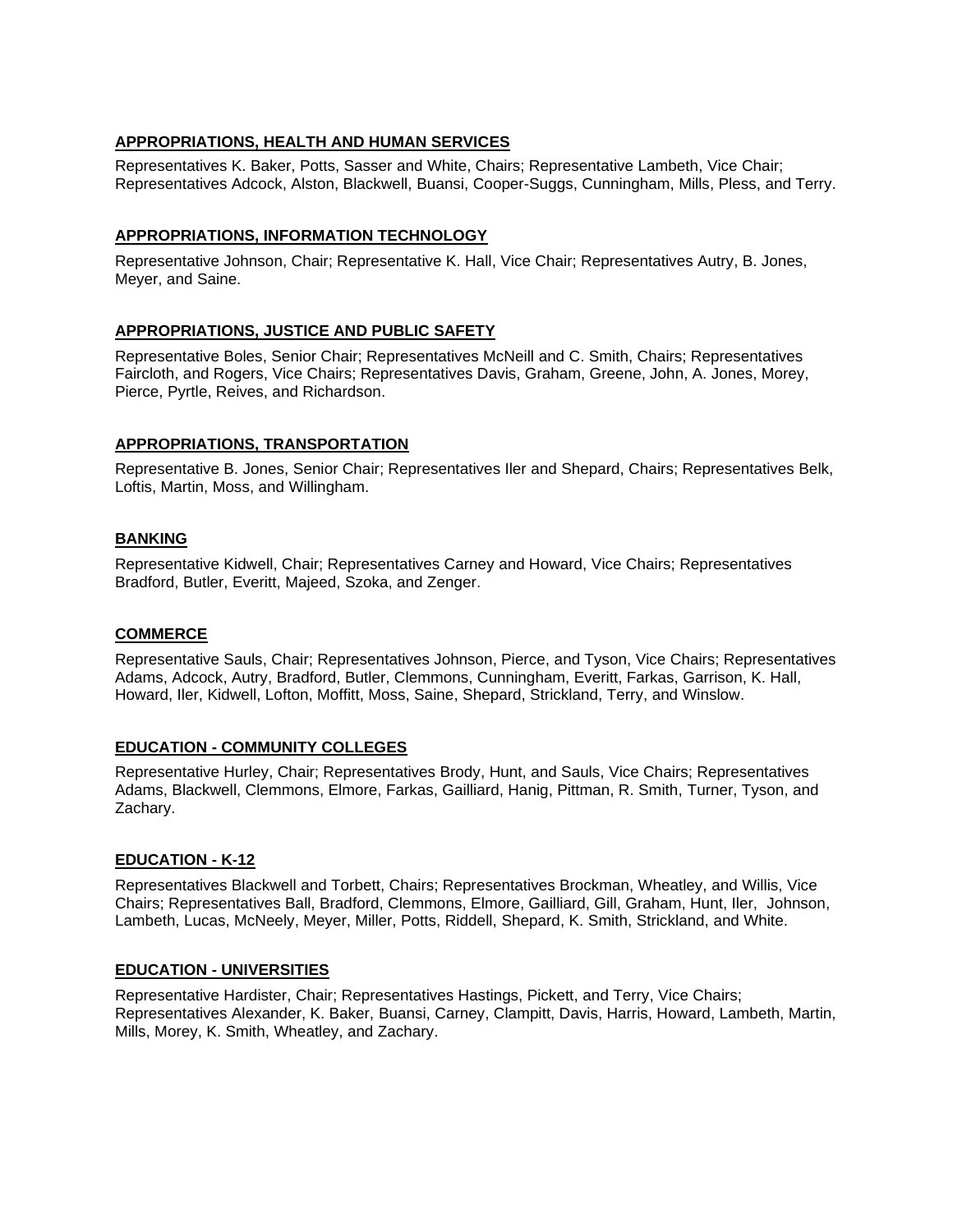### **ELECTION LAW AND CAMPAIGN FINANCE REFORM**

Representative Mills, Chair; Representatives Dahle, Szoka, and Warren, Vice Chairs; Representatives Ball, Blackwell, Brockman, Buansi, Davis, Dixon, Faircloth, Hanig, Harrison, Iler, McNeill, Riddell, Rogers, K. Smith, Willingham, Willis, and Zenger.

### **ENERGY AND PUBLIC UTILITIES**

Representatives Arp and Szoka, Chairs; Representatives Miller, Paré, and Watford, Vice Chairs; Representatives Alexander, Bell, Brisson, Brockman, Brown, Carney, Cunningham, Dixon, Graham, D. Hall, Harrison, Hastings, Hawkins, Howard, Humphrey, B. Jones, Pierce, Richardson, Riddell, Saine, Sauls, Setzer, Strickland, Winslow, and Wray.

### **ENVIRONMENT**

Representatives McElraft and Yarborough, Chairs; Representatives K. Hall, Harrison, and Iler, Vice Chairs; Representatives Ager, Alexander, Buansi, Davis, Dixon, Goodwin, Hurtado, Kidwell, Pittman, Quick, Terry, Turner, Wheatley, and White.

# **ETHICS**

Representatives Sauls and Wray; Chairs, Representative Setzer, Vice Chair; Representatives Carney, Dahle, Hunter, Saine, Yarborough, and Zachary.

# **FAMILIES, CHILDREN, AND AGING POLICY**

Representative Hunter, Chair; Representative Hurley, Vice Chair; Representatives K. Baker, A. Baker, Cooper-Suggs, Greene, Hunt, John, Morey, Pickett, Pierce, Pyrtle, Sasser, Warren, and White.

# **FEDERAL RELATIONS AND AMERICAN INDIAN AFFAIRS**

Representatives Clampitt and Graham, Chairs; Representatives Gillespie, B. Jones, and Pless, Vice Chairs; Representatives Alston, Hastings, Logan, Riddell, and R. Smith.

### **FINANCE**

Representatives Bradford, Setzer, and Szoka, Senior Chairs; Representatives Kidwell and Wray, Chairs; Representatives Tyson, Warren, and Zenger, Vice Chairs; Representatives Alexander, Bell, Butler, Carney, Clemmons, Everitt, D. Hall, Harris, Hunter, Lofton, Moffitt, Sauls, K. Smith, R. Smith, Watford, Winslow, and Zachary.

### **HEALTH**

Representatives K. Baker, Lambeth, Potts, Sasser, and White, Chairs; Representative Cunningham Vice Chair; Representatives Adcock, Ball, Blackwell, Brisson, Brockman, Buansi, Carney, Cooper-Suggs, Dixon, Gailliard, Hanig, Howard, Humphrey, Hunter, Loftis, Lucas, McElraft, Moffitt, Pierce, Pyrtle, Setzer, Shepard, K. Smith, Szoka, Tyson, Watford, and Wray.

### **HOMELAND SECURITY, MILITARY, AND VETERANS AFFAIRS**

Representative Goodwin, Chair; Representatives Cleveland and Martin, Vice Chairs; Representatives Arp, Autry, Boles, Hanig, Johnson, Loftis, Logan, Majeed, Meyer, Paré, Pierce, Pless, Potts, Pyrtle, Shepard, R. Smith, von Haefen, and Winslow.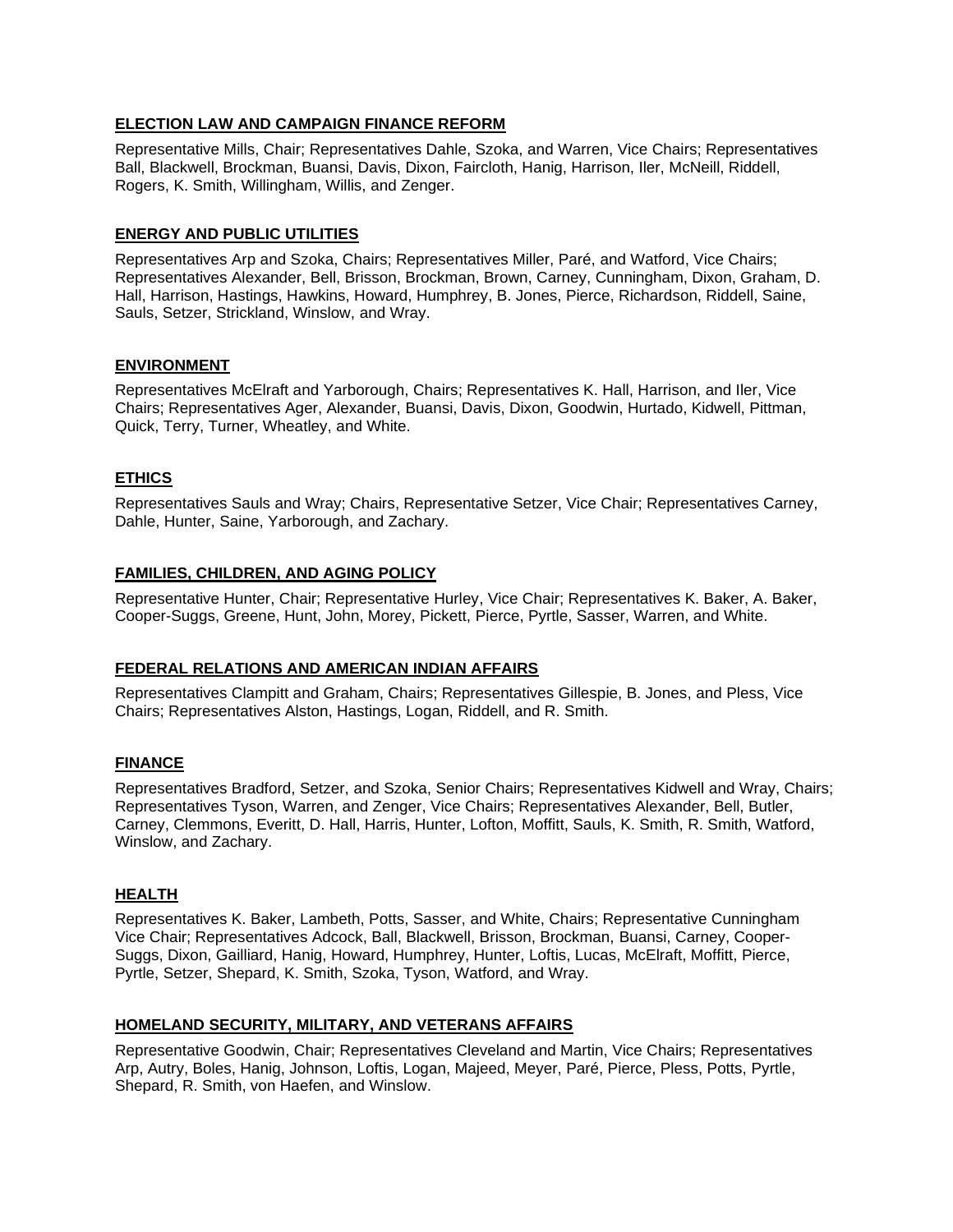### **INSURANCE**

Representatives Humphrey and Setzer, Chairs; Representatives Lucas, Sasser, and Willingham, Vice Chairs; Representatives K. Baker, Cleveland, Garrison, Gill, Graham, K. Hall, Howard, Lambeth, McElraft, Pierce, Potts, Roberson, Tyson, Warren, and Wray.

### **JUDICIARY 1**

Representative Davis, Chair; Representative Mills, Vice Chair; Representatives Bradford, Gill, Harrison, Hunt, A. Jones, McElraft, Potts, Saine.

### **JUDICIARY 2**

Representatives Richardson and Stevens, Chairs; Representatives Greene and McNeill, Vice Chairs; Representatives Hardister, John, Morey, Pyrtle, Reives, and C. Smith;

#### **JUDICIARY 3**

Representatives Rogers and Zachary, Chairs; Representative Miller, Vice Chair; Representatives Arp, Brown, Butler, Clampitt, Faircloth, Harris, and Martin.

#### **JUDICIARY 4**

Representative Blackwell, Chair; Representative Adams, Vice Chair; Representatives Alston, Belk, Everitt, Howard, Kidwell, Lofton, McNeely, Willis, and Zenger.

#### **LOCAL GOVERNMENT - LAND USE, PLANNING AND DEVELOPMENT**

Representative Brody, Chair; Representative Warren, Vice Chair; Representatives Adams, Ball, Bradford, Cunningham, Dahle, Greene, Hurtado, Moffitt, Pyrtle, Rudow, and Watford.

### **LOCAL GOVERNMENT**

Representatives Hanig and Watford, Chairs; Representative Moss, Vice Chair; Representatives Ager, Autry, Boles, Faircloth, Loftis, Lofton, Sasser, Setzer, R. Smith, von Haefen, and Winslow.

#### **MARINE RESOURCES AND AQUA CULTURE**

Representative Hanig, Chair; Representative Cleveland, Vice Chair; Representatives Clemmons, Goodwin, Harris, Harrison, Hawkins, Iler, Kidwell, Rogers, C. Smith, Turner, and Yarborough.

#### **PENSIONS AND RETIREMENT**

Representative McNeill, Chair; Representatives Gill and C. Smith, Vice Chairs; Representatives Elmore, Hurley, Lambeth, Martin, Quick, and Roberson.

#### **REDISTRICTING**

Representative D. Hall, Chair; Representatives Richardson, Saine, and Torbett, Vice Chairs; Representatives Adams, Brockman, Carney, Cooper-Suggs, Dixon, Hardister, Harrison, Hastings, Hawkins, B. Jones, Mills, Reives, Rogers, Szoka, Warren, and Zachary.